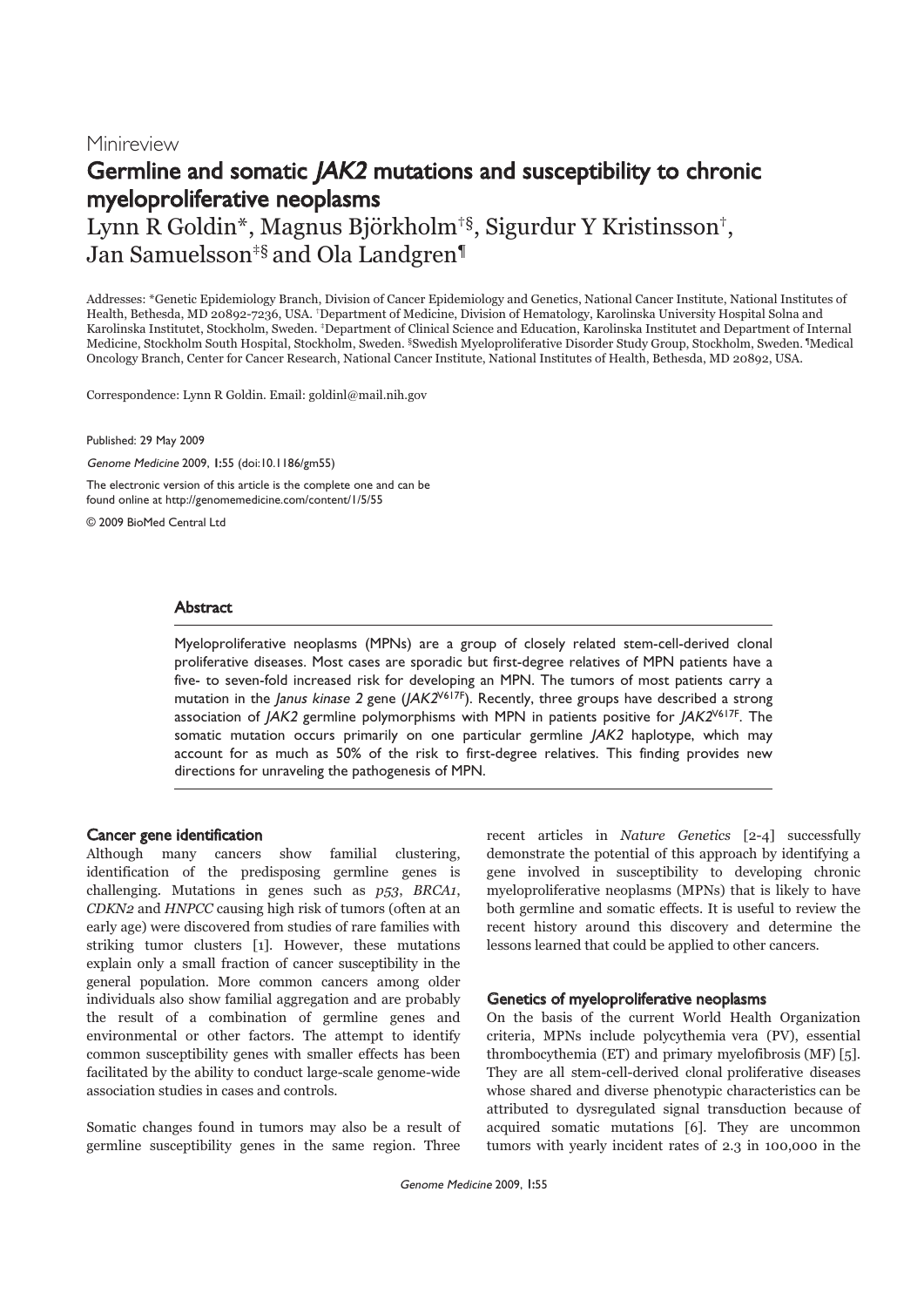

#### Figure 1

Risk for specific MPNs among first-degree relatives of MPN patients. The bars show relative risk estimates for specific MPNs (given on the x-axis) among first-degree relatives of patients affected with specific MPNs (see key) compared with first-degree relatives of controls.

United States [7] and primarily affect older adults, with a variable clinical presentation. For example, approximately half of all MPN patients are reported to be asymptomatic at diagnosis [5,8]. Among PV and ET patients, the major symptoms are associated with hypertension or vascular abnormalities, including an increased risk for thromboembolism and hemorrhage [9,10]. Also, patients with PV and ET have an excess risk of developing MF, or transformation to myelodysplastic syndrome or leukemia [9,10]. Although available information is limited, life expectancy of patients with ET has been reported to be similar to that of the general population; however, for PV patients, life expectancy has been observed to be reduced compared with the general population [11]. In contrast, primary MF patients have an average survival of less than 5 years [12]. Currently, the underlying causes of MPNs are mostly unknown.

A mutation in the gene for *Janus kinase 2 (JAK2*<sup>V617F</sup>) is present in erythropoietin-independent erythroid colonies in PV and gives a proliferative advantage in these cells. The mutation is present in 95% of PV patients and in approximately 50% of ET and MF patients [6]. However, given that case studies have shown that only a minority of granulocytes affected by a chromosome 20q deletion also harbored  $JAK2^{\text{V617F}}$ , other primary pathogenetic factors have been suggested. It has also been demonstrated that rare somatic events, such as a chromosome 20q deletion or loss of heterozygosity on 9p, have occurred more than once in subclones from the same patients, suggesting that the myeloproliferative disorder clone carries a predisposition to acquiring such genetic alteration [13]. A role for genetic factors in the etiology of MPNs has also been suggested from

case reports and smaller case series showing evidence of familial clustering of PV, ET, MF and chronic myeloid leukemia (CML) [14,15]. One study of patients from 72 families with different MPNs found no evidence for the JAK2V617F mutation in the germline of patients who carried the mutation in their tumor cells, and the authors concluded that the JAK2 gene was a later 'hit' in these families [16].

We recently published a study [17] using Swedish Registry data, showing that the risk of MPN in nearly 25,000 firstdegree relatives of 11,000 cases was significantly higher (five- to seven-fold elevated) than in first-degree relatives of control individuals. The results are illustrated in Figure 1. We also found an approximately two-fold relative risk (borderline significant) for CML in relatives of MPN patients. In fact, a series of case reports has described co-existence of the JAK2 mutation and the BCR-ABL translocation, a chromosomal abnormality associated with CML [18]. This suggests that there is a strong important hereditary component to MPN above and beyond the rare 'heavily loaded' families. We found elevated risks for PV, ET and MF among relatives of MPN patients, suggesting that there is common genetic susceptibility among the subtypes. We emphasized in that article [17] that the high recurrence risks in relatives made the search for germline risk genes compelling.

We did not have to wait long for the identification of a germline susceptibility gene. The results from the three recent studies all converge on the conclusion that the  $JAK2$  gene is a susceptibility gene for MPNs both in the germline and somatically [2-4]. These studies demonstrated that the malignant clone containing the JAK2 mutation was strongly associated with a particular haplotype defined by nearby single nucleotide polymorphisms (SNPs) in patients that were  $JAK2<sup>V617F</sup>$ -positive. The study by Jones *et al.* [2] demonstrated that a single haplotype was present in clones that were homozygous for JAK2V617F. The association was also found in a larger population of patients. Interestingly, in one family with a grandparent and grandchild both with PV, only one of the cases had the at-risk haplotype. One of the associated SNPs was also shown to be in cis with the  $JAK2<sup>V617F</sup>$  allele in the study by Olcaydu et al. [4]. Another nearby SNP was almost always found in cis with  $JAK2^{V617F}$  in the study by Kilpivaara et al. [3] In all three studies, these SNPs showed high relative risks when  $JAK2<sup>V617F</sup>$ -positive patients were compared with controls. Kilpivaara et al. [3] also presented association of genome-wide markers in cases and controls and showed that the JAK2 SNP was highly significant even in the context of a genome-wide search. The article by Jones et al. [2] showed weak evidence that the risk haplotype was also associated with JAK2V617F-negative patients.

## Future directions

The evidence is now in favor of the JAK2 locus being an important germline and somatic hit in the pathology of